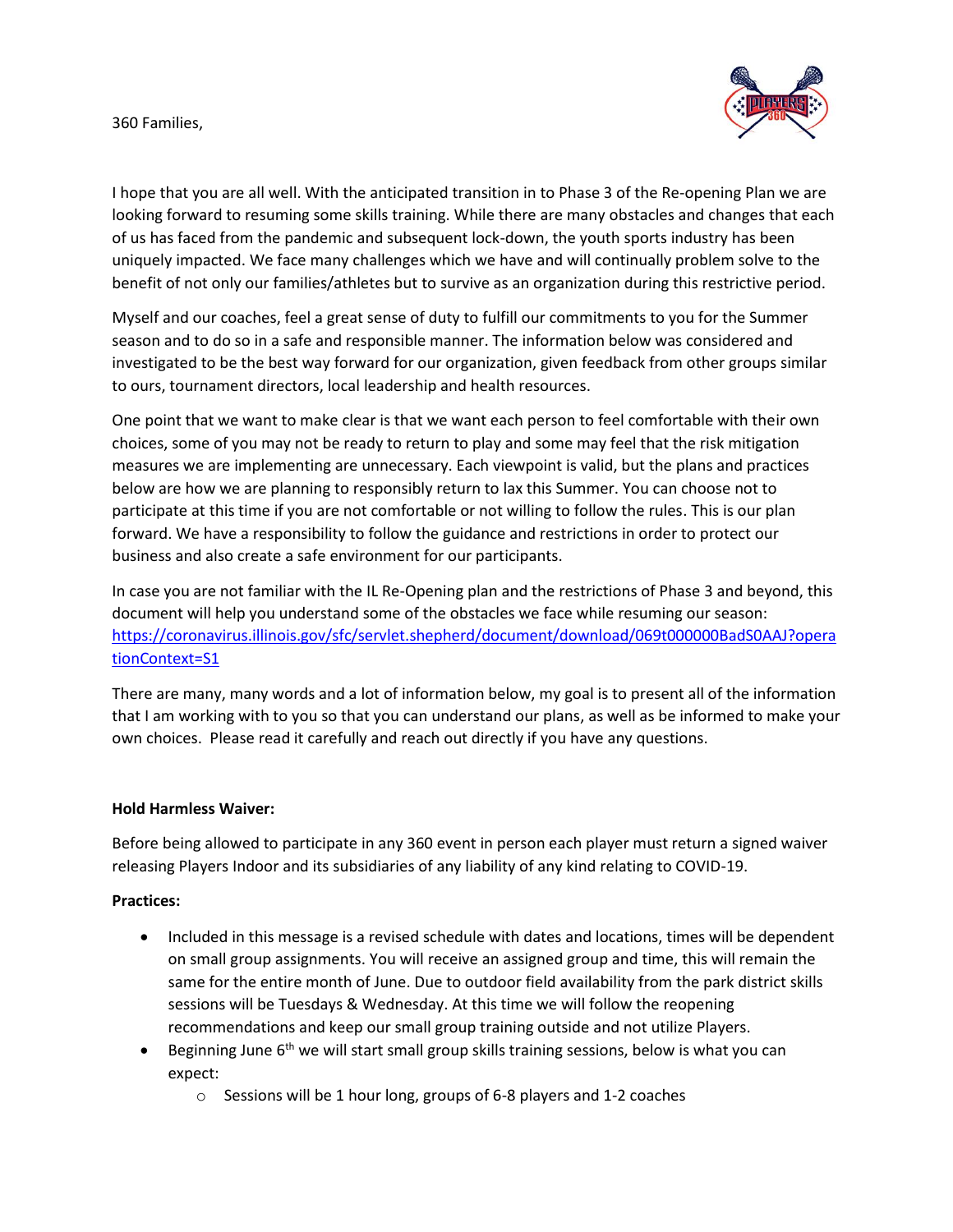

- o Sessions will be outdoors with ample space between groups, players will be required to stay 6 feet apart at all times during the training, players will be required to wear masks when in close groups and each player will need to have a mask available at every training
- o \*\*SHOULD THERE BE AN ISSUE WITH RESPONSIBLE BEHAVIOR, MASKS WILL BE REQUIRED FOR ALL TRAINING EXCEPT FOR CONDITIONING\*\*
- $\circ$  There will be no spectators allowed, parents/siblings/drivers may watch from their cars but may not congregate near the field/practice area (so as to not be included in our general umbrella of participants)
- o Each session will focus on skills training, examples:
	- Stick handling, passing/catching, shooting, footwork, shooting drills, conditioning – and more – our coaches are already brainstorming and modifying drills to work in this new environment

# • **Risk Mitigation measures:**

- $\circ$  Arrival/Departure: Players cannot exit their cars or congregate on the field before their scheduled practice time, after practice is dismissed, they will need to immediately leave the field and return to their cars so that the next group can begin their practice. Again to reiterate: There will be no spectators allowed, parents/siblings/drivers may watch from their cars but may not congregate near the field/practice area (so as to not be included in our general umbrella of participants)
- o Initial check in:
	- each player will need to verify verbally with their coach that neither them, nor anyone in their household is currently experiencing symptoms of COVID-19
	- Players will need to visually show their coach the following items (which they are responsible for bringing to every practice): mask/face covering, sanitizing hand wipes or hand sanitizer, their own water bottle and a plastic bag or other type of container to hold any trash i.e. used water, used wipes, band aids, tape etc. *\*This trash bag measure may seem strange but is a mitigation measure for sports gatherings by the WHO to limit unnecessary contact. They can dispose of their trash bag in a communal can after practice, but we don't want our coaches or other players to have to handle it or have incidental contact\**
	- **E** If a player does not have these items at check in, they will have to sit out from the training session.
	- At the beginning of every practice, coaches will set out cones 6 feet apart each player will have a "zone" to place their belongings and take their water break in their own space. This will also serve as a visual reminder of what "6 feet apart" looks like.
- $\circ$  Sanitizing/Water Breaks: at least 2 times per hour (roughly every 15/20 minutes) players will be given a break to get water and also clean their hands/equipment
- $\circ$  Throughout practice we will encourage players to stay 6 feet apart, cover their faces when they cough or sneeze, avoid touching their faces and in general do their best not to touch common property with their hands such as balls (which should be very easy to do since it's a rule already!)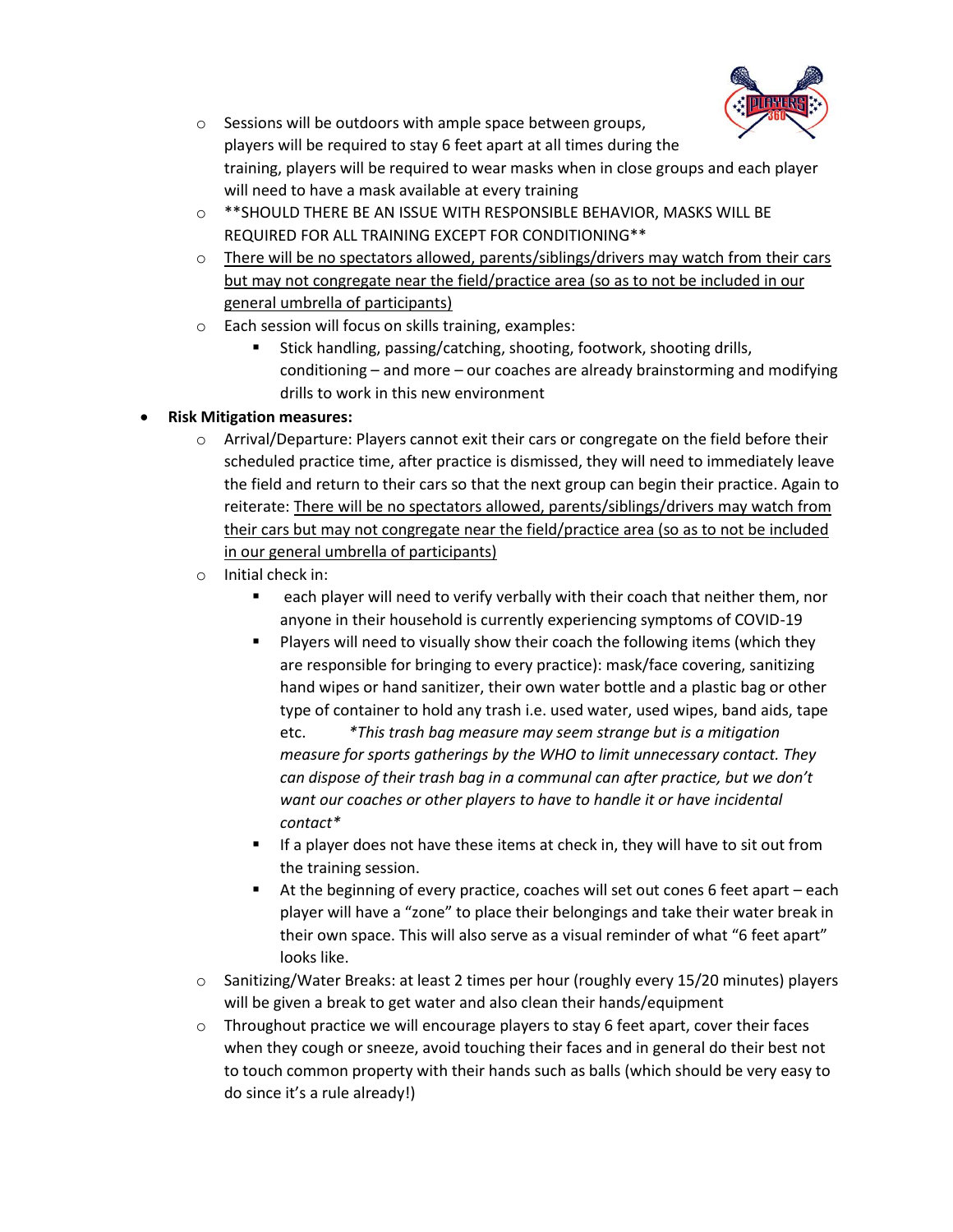

o Communication with coaches: Please do not wait to talk with a coach in person before or after practice. You can reach out to myself/coaches through Team App or email and they will then determine the next steps of a response, phone call/video chat etc.

## **Tournaments:**

- The issue of tournaments is something which has been investigated and discussed at length. Below are some factors that are impacting these decisions:
	- o Restrictions regarding having a full team, full contact practice prior to a tournament: This impacts not just performance on the field but safety and injury risk to our players, essentially going 0-100 has many negative impacts.
	- o Restrictions in the specific state in which the event is schedule to take place
	- $\circ$  Interest/comfort in travelling out of region both from participants and venues: We have heard from individuals who do not wish to travel or stay at hotels out of state as well as venues who have set restrictions regarding teams from out of state
	- $\circ$  Impact of NCAA recruiting restrictions imposed as a direct response to COVID: As of today there is a complete recruiting suspension for D1 programs until June  $30<sup>th</sup>$  and a "Quiet period" for D2 programs until June  $30<sup>th</sup>$ . It is rumored that these will be extended until the end of July. Below are 2 links to this information – but essentially it means that coaches cannot recruit at tournaments until these suspensions are lifted.
		- <https://www.ncsasports.org/coronavirus-sports/ncaa-recruiting-suspended>
		- <http://www.ncaa.org/student-athletes/resources/recruiting-calendars>
	- $\circ$  Cancellations, date changes, venue changes and postponements of tournaments and inability to receive refunds: As has been previously communicated, the tournaments we had planned to attend in June have been moved later in the summer or cancelled. This impacts our schedule logistically but also impacts us as we wait to receive refunds or find that we will not receive refunds from our registrations so that we can register for other events that make sense for us. Many events are waiting until the last minute to cancel or make changes hoping that something changes, which also causes its own set of issues.
	- $\circ$  Some tournaments have stated that limited or no spectators will be allowed this is disappointing but also poses issues with the financial value and logistics for travel.
	- $\circ$  Insurance liability: coverage for most events and organizers has an exclusion policy for illness. Specifically, US Lacrosse/Bollinger insurance will not cover any liability or legal action related to COVID-19. This has led to many cancellations of events as well as hesitancy to return to play in general.
- What our Summer tournament schedule will look like for our HS teams:
	- $\circ$  July 18 19, NXT Grand Prix, Grand Park, I[N https://nxtsports.com/girls](https://nxtsports.com/girls-lacrosse/tournaments/girls-lacrosse-tournament-grand-prix)[lacrosse/tournaments/girls-lacrosse-tournament-grand-prix](https://nxtsports.com/girls-lacrosse/tournaments/girls-lacrosse-tournament-grand-prix)
	- o July 24-26, Indian Prairie Showdown, \*\*TBD\*\* We do not know yet if we will be able to run our tournament this year. More information to come
	- o August 1-2, Lax Geneva, Delavan, WI <https://lacrosseamerica.com/site/register/register.aspx?EventID=2681>